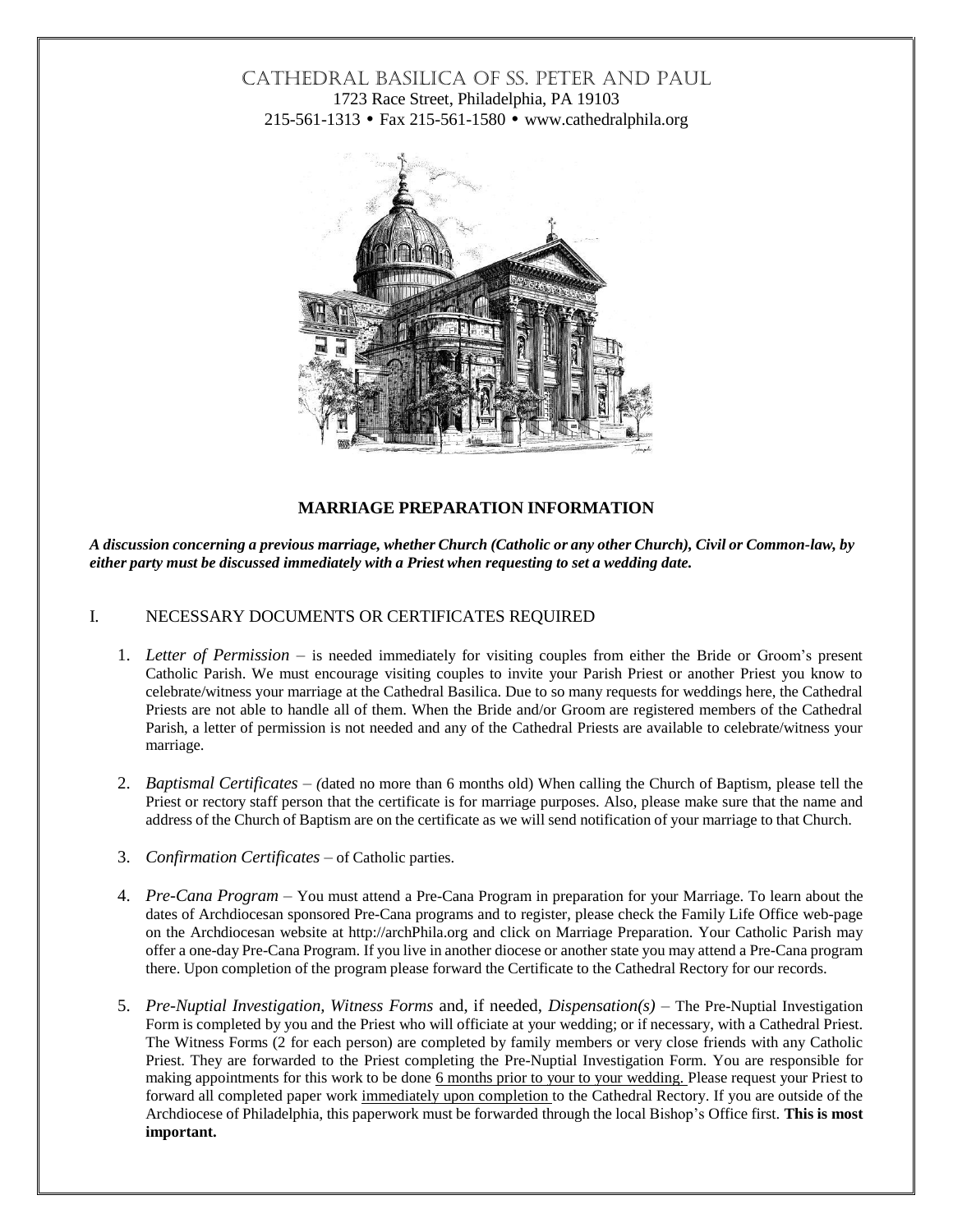6. *Civil Marriage License* – A Pennsylvania civil marriage license must be obtained prior to your marriage. The license is valid for sixty [60] days. Please obtain the civil license four or five weeks before your wedding date. The marriage license is to be dropped off at the Cathedral Rectory two weeks before the wedding date. The signed document will be given back to you at the wedding. *The civil license must be obtained in Pennsylvania.*

## II. OTHER IMPORTANT AND HELPFUL INFORMATION

- 1. *Promptness* Please be on time for your wedding! It is a great inconvenience to many people and discourteous to your invited guests to be late. Additionally, out of respect and concern, the couple who follow you ought to be able to start their wedding on time so as not to lose the time planned for their reception. Even after the last wed-ding, the Basilica staff needs to prepare for our next celebration or event. If you are more than 15 minutes late getting started, the ceremony will be shortened to accommodate the time constraints.
- 2. *Rehearsal* On the night of the rehearsal, all members of the wedding party are to enter the Cathedral Basilica through the Race Street entrance, (the gold door next to the Rectory). This will be the only entrance open for use for security reasons. The rehears-al is conducted by a Cathedral sacristan or deacon. Your priest need not attend.
- 3. *Offerings/Fees* Please ensure that the appropriate fees are completed *one month* before the wedding date. You may drop them off or mail them to the Cathedral Recto-ry.
	- A. Cathedral The offering for the Cathedral is \$2,500.00. A \$500.00 non-refundable deposit is due at the time the wedding is scheduled. The balance should be completely paid one month before the wedding.
	- B. Music Music fee for Cathedral organist and cantor: \$600 (not included in wedding offering). You will work directly with the Director of Music – Charlene Angelini. She can be reached at [cangelini@archphila.org.](mailto:cangelini@archphila.org)
	- C. Priest Celebrant A separate offering for the Priest who is celebrating your marriage is a welcome token of gratitude. You may wish to consider a gift of \$100.00. Please give it personally to the Priest.
- 4. *Altar Flowers* Flowers are an option and the couple's responsibility. Flowers may be delivered to the Cathedral Basilica on the day of the wedding. There can be no candles, flower arrangements, plants or trees along the aisles, in the pews or attached to the pews. Bows may be tied or secured with ribbon or rubber bands to the pews. No clips or tape may be used. Altar flowers provided for the wedding are to be placed near the altar of Sacrifice and should stay at the altar after the ceremony as they are a gift to the Lord and His House.
- 5. *Photographer/Videographer* If you choose a photographer and/or videographer, they should be instructed to be reverent at all times while in the Cathedral Basilica and to remain outside of the Sanctuary for pictures. Flash is permitted. The name, address and phone number of the photographer and videographer are to be sent to the Cathedral Rectory one month before the ceremony.

Please note that the Cathedral Basilica cannot be used for posed pictures before or following the Wedding, either *inside or outside the Basilica.*

- 6. Runner A runner is not permitted due to safety considerations, the length of the Cathedral Basilica's aisle and the beauty of the inlaid marble flooring.
- 7. *Receiving Line* Due to the many liturgies and celebrations in the Cathedral Basilica, NO receiving line is permitted. There can be no exceptions! Please reserve greeting your family and guests to your reception. While it is very embarrassing to have to ask you to leave if you attempt to have a receiving line, there is no choice due to the Cathedral Basilica's schedule.
- 8. No Rice, Confetti, Bird Seed, Flower Petals, Bubbles, Balloons, Butterflies, Doves, *Sparklers, etc.* Please advise your family, friends and guests that the throwing of rice, confetti, bird seed, flower petals, the use of bubbles, the releasing of balloons, butter-flies, doves, etc. is absolutely prohibited inside and outside the Cathedral Basilica.
- 9. *Parking* Parking in the lot adjacent to the Cathedral, for either the rehearsal or wed-ding, cannot be guaranteed due to anticipated construction.